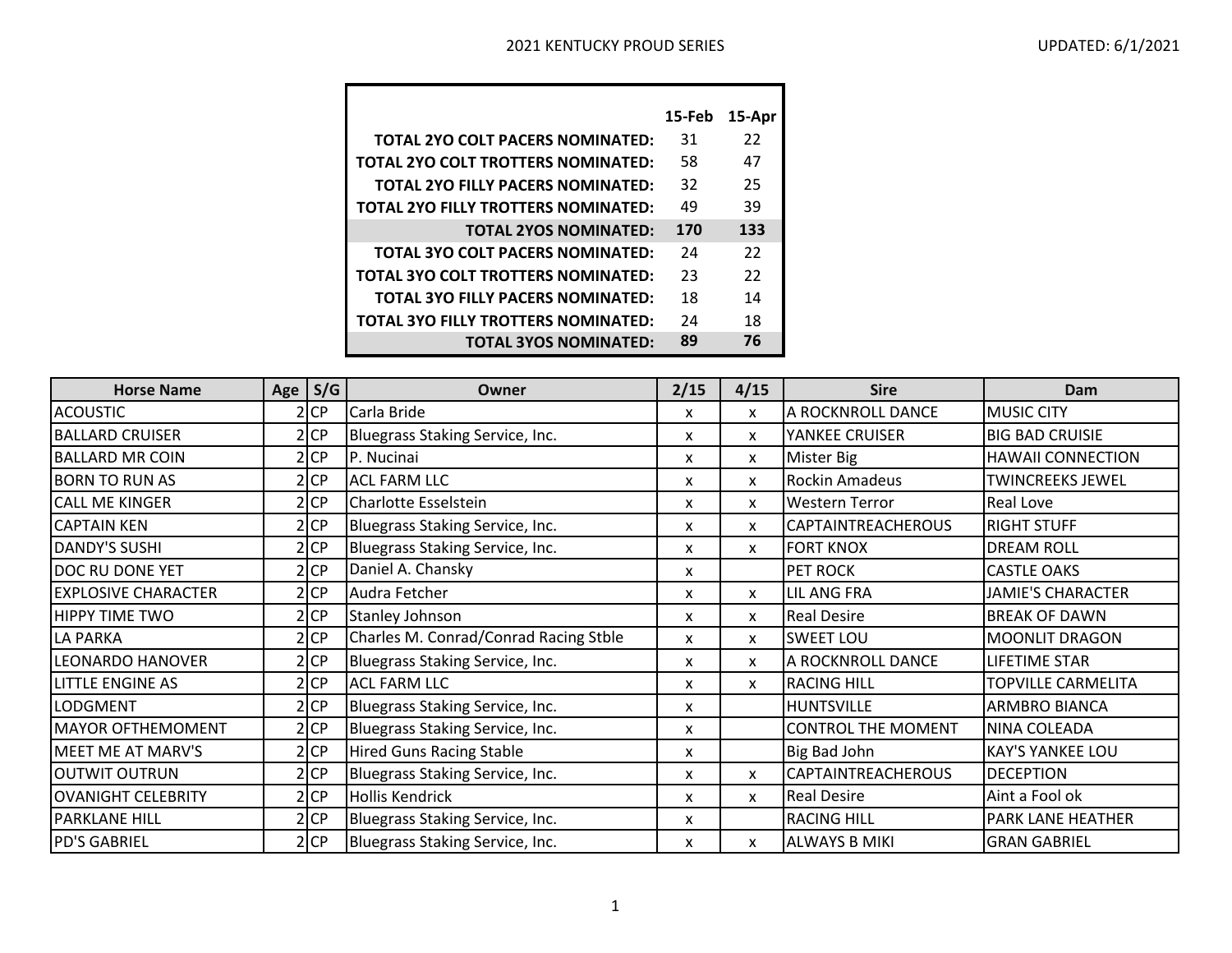| <b>Horse Name</b>       | Age   S/G       | Owner                                 | 2/15                      | 4/15                      | <b>Sire</b>             | Dam                       |
|-------------------------|-----------------|---------------------------------------|---------------------------|---------------------------|-------------------------|---------------------------|
| <b>RACING MONEY</b>     | $2$ CP          | Bluegrass Staking Service, Inc.       | $\mathsf{x}$              |                           | <b>RACING HILL</b>      | <b>PARK LANE PAIGE</b>    |
|                         |                 | David Arboe/Philp Cotton/Budley       | X                         |                           |                         |                           |
| Rocky Top Oh Oh         | $2$ CP          | Thompson                              |                           | X                         | <b>WESTERN VINTAGE</b>  | <b>SEXY SUSAN</b>         |
| <b>SCHNIELEFRITZ</b>    | $2$ CP          | Julie Krenitsky                       | X                         | $\boldsymbol{\mathsf{x}}$ | <b>RACING HILL</b>      | <b>DREAM CARD</b>         |
| Senor Sharpsburg        | $2$ CP          | James E Stiltner II DBA Magic Stables | $\pmb{\times}$            | $\boldsymbol{\mathsf{x}}$ | <b>Mister Big</b>       | <b>Babette Hall</b>       |
| <b>THRESHOLD</b>        | $2$ CP          | Bluegrass Staking Service, Inc.       | X                         |                           | <b>SWEET LOU</b>        | <b>SEE YOU AT PEELERS</b> |
| <b>Troubling Terror</b> | 2 CP            | Dennis Brightwell                     | X                         | X                         | <b>Western Terror</b>   | <b>Surviving Trouble</b>  |
| UNIVERSAL               | $2$ CP          | Bluegrass Staking Service, Inc.       | X                         | $\boldsymbol{\mathsf{x}}$ | <b>DOWNBYTHESEASIDE</b> | <b>AG-N-AU BLUEGRASS</b>  |
| <b>WELL TANNED</b>      | $2$ CP          | Jeffrey White                         | X                         | $\boldsymbol{\mathsf{x}}$ | Well Said               | <b>BEST SUNTAN</b>        |
| <b>WESTERN JENNA</b>    | $2$ CP          | James Wilson                          | X                         | $\boldsymbol{\mathsf{x}}$ | <b>Western Terror</b>   | Cheyene Jenna             |
| WHAT THE HILLUWANT      | $2$ CP          | Charles M. Conrad/Conrad Racing Stble | $\boldsymbol{\mathsf{x}}$ |                           | <b>WHAT THE HILL</b>    | PALADIN                   |
| <b>AGGIORNAMENTO</b>    | $2$ CT          | Bluegrass Staking Service, Inc.       | X                         | X                         | <b>NUNCIO</b>           | <b>TUONELA</b>            |
| <b>ALL PATRICK</b>      | $2$ CT          | Nelson Wade Jr.                       | X                         | X                         | <b>FATHER PATRICK</b>   | <b>CHELSEA HALL</b>       |
| <b>BELLINO</b>          | $2$ CT          | Bluegrass Staking Service, Inc.       | $\boldsymbol{\mathsf{x}}$ | X                         | <b>MUSCLE HILL</b>      | <b>BENE BENE</b>          |
| <b>BIG CHRISTIAN</b>    | $2$ CT          | Bluegrass Staking Service, Inc.       | X                         |                           | <b>SWAN FOR ALL</b>     | SPIRIT OF CASEY           |
| <b>BL STAR SMART</b>    | $2$ CT          | Roger Cullipher                       | $\pmb{\mathsf{x}}$        | X                         | <b>MUSCLE MASS</b>      | YANKEE VALANTINE          |
| <b>BLACK HOPE</b>       | 2 <sub>CT</sub> | Bluegrass Staking Service, Inc.       | $\pmb{\times}$            | X                         | <b>BAR HOPPING</b>      | <b>BLACKSIRENPEDIA</b>    |
| <b>BOURBON AS</b>       | $2$ CT          | <b>ACL FARM LLC</b>                   | X                         |                           | <b>LION HUNTER</b>      | <b>TEQUILA SUNRISE AS</b> |
| <b>BYE I LOVE YOU</b>   | $2$ CT          | Bluegrass Staking Service, Inc.       | $\pmb{\times}$            | $\boldsymbol{\mathsf{x}}$ | LOVE YOU                | <b>JANE EYRE</b>          |
| <b>CECIL AS</b>         | $2$ CT          | <b>ACL FARM LLC</b>                   | X                         | $\boldsymbol{\mathsf{x}}$ | <b>LION HUNTER</b>      | SAVANAH DREAM             |
| <b>CLASSICAL NATURE</b> | $2$ CT          | Anita Milburn                         | $\pmb{\times}$            | $\boldsymbol{\mathsf{x}}$ | <b>WHAT THE HILL</b>    | <b>CLASSICAL GIRL</b>     |
| <b>CRAFT BREW LINDY</b> | $2$ CT          | Bluegrass Staking Service, Inc.       | X                         | $\boldsymbol{\mathsf{x}}$ | <b>CANTAB HALL</b>      | <b>GIN AND LINDY</b>      |
| <b>DISCO TRIX</b>       | $2$ CT          | Bluegrass Staking Service, Inc.       | X                         | X                         | <b>TRIXTON</b>          | <b>GO GO DANCER</b>       |
| <b>DISTILLATO</b>       | 2 <sub>CT</sub> | Bluegrass Staking Service, Inc.       | X                         | $\boldsymbol{\mathsf{x}}$ | <b>CANTAB HALL</b>      | <b>TAST OF BOURBON</b>    |
| <b>DOCTOR NEWTON</b>    | $2$ CT          | L. Clayton Reid                       | X                         | X                         | <b>TELLITLIKEITIS</b>   | LUCK BE MY LADY           |
| <b>DOUBLE DECEIVER</b>  | $2$ CT          | Bluegrass Staking Service, Inc.       | $\pmb{\times}$            | $\boldsymbol{\mathsf{x}}$ | <b>CANTAB HALL</b>      | <b>SARCY</b>              |
| <b>EZRA</b>             | $2$ CT          | Bluegrass Staking Service, Inc.       | X                         |                           | <b>SWAN FOR ALL</b>     | <b>LIMA SIMPLICITY</b>    |
| <b>FEAST DAY</b>        | $2$ CT          | Bluegrass Staking Service, Inc.       | X                         | $\pmb{\times}$            | <b>TRIXTON</b>          | <b>HOMEFORTHEHOLIDAYS</b> |
| <b>FERRETTI</b>         | $2$ CT          | <b>ACL FARM LLC</b>                   | X                         | $\boldsymbol{\mathsf{x}}$ | <b>CREATINE</b>         | <b>FERRARI OF</b>         |
| <b>FINELEE FRIDAY</b>   | $2$ CT          | <b>Stanley Johnson</b>                | $\pmb{\times}$            | $\boldsymbol{\mathsf{x}}$ | <b>CANTAB ABS</b>       | <b>RUN FOR THE ROSES</b>  |
| <b>FINISH STRONG</b>    | $2$ CT          | Bluegrass Staking Service, Inc.       | X                         | $\boldsymbol{\mathsf{x}}$ | <b>TEXT ME</b>          | <b>DOUBLE IVORY</b>       |
| <b>GOLDEN GLIDER</b>    | $2$ CT          | Bluegrass Staking Service, Inc.       | X                         | X                         | <b>CANTAB HALL</b>      | <b>HIGHLAND GLIDER</b>    |
| <b>GOLDEN WALL AS</b>   | $2$ CT          | <b>ACL FARM LLC</b>                   | X                         | $\boldsymbol{\mathsf{x}}$ | <b>WALNER</b>           | <b>GOLDEN WALL AS</b>     |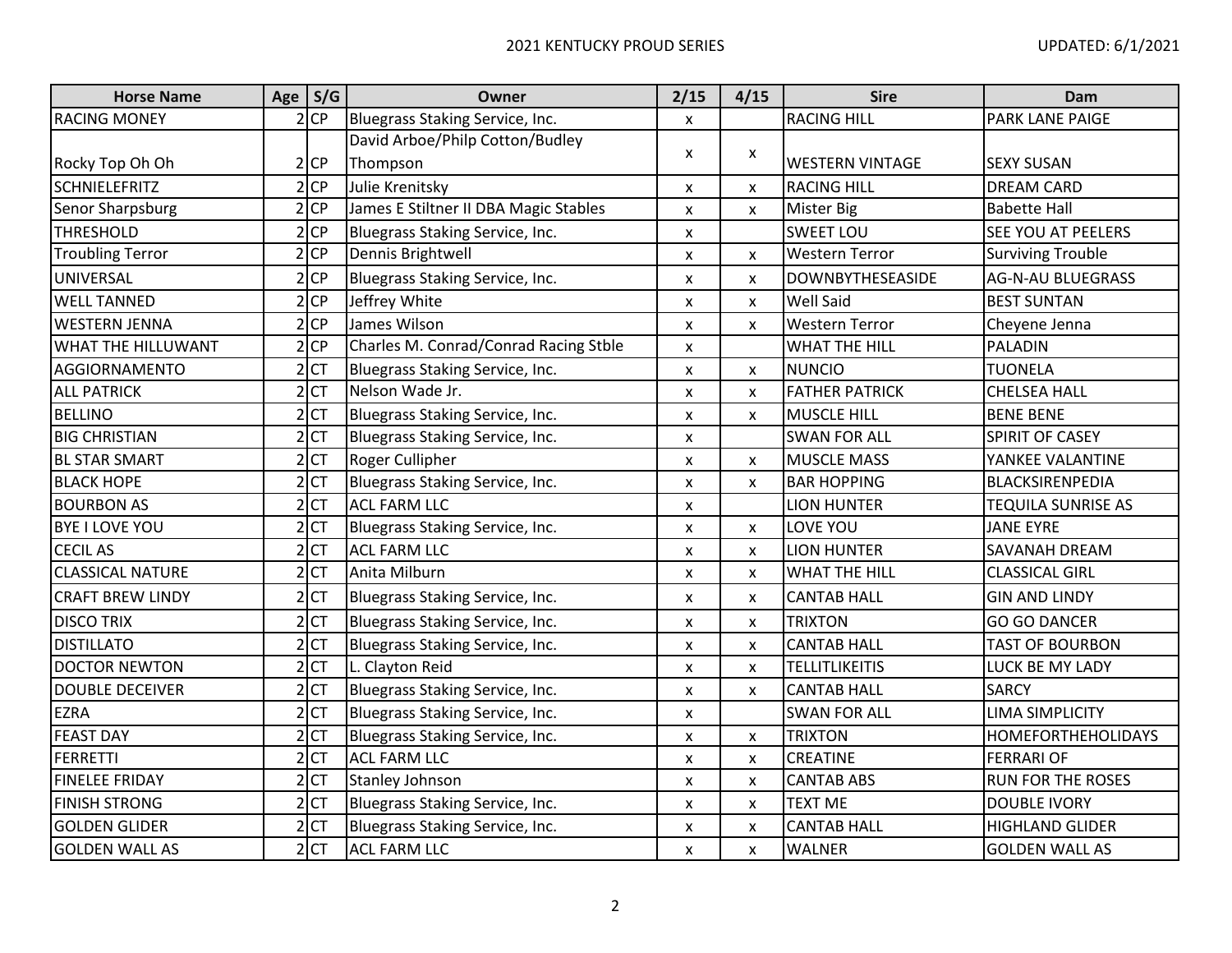| <b>Horse Name</b>          | Age $S/G$       | <b>Owner</b>                          | 2/15                      | 4/15                      | <b>Sire</b>            | Dam                       |
|----------------------------|-----------------|---------------------------------------|---------------------------|---------------------------|------------------------|---------------------------|
| <b>GONNA B HANOVER</b>     | $2$ CT          | Bluegrass Staking Service, Inc.       | X                         | $\boldsymbol{\mathsf{x}}$ | <b>FATHER PATRICK</b>  | <b>GRACEFUL STYLE</b>     |
| <b>GOOD FEELN TO KNOW</b>  | $2$ CT          | Bluegrass Staking Service, Inc.       | X                         | X                         | <b>TRIXTON</b>         | <b>GENTLE TRUE SPIRIT</b> |
| <b>HEAD OVER BOOTS AS</b>  | $2$ CT          | <b>ACL FARM LLC</b>                   | $\pmb{\mathsf{x}}$        | X                         | <b>LION HUNTER</b>     | <b>KAYLA AS</b>           |
| <b>HORCHATA</b>            | $2$ CT          | <b>Shantae Gant</b>                   | X                         |                           | <b>BAR HOPPING</b>     | <b>OLEDRE</b>             |
| <b>I WONT BACK DOWN AS</b> | $2$ CT          | <b>ACL FARM LLC</b>                   | X                         | $\boldsymbol{\mathsf{x}}$ | <b>LION HUNTER</b>     | <b>FORTUNES DREAM</b>     |
| <b>IMPACT VOLO</b>         | $2$ CT          | Bluegrass Staking Service, Inc.       | X                         | X                         | <b>FATHER PATRICK</b>  | I'M VOLO                  |
| <b>JOYGO</b>               | $2$ CT          | Lance Barber/Sonya Barber             | $\pmb{\times}$            | $\boldsymbol{\mathsf{x}}$ | <b>NUNCIO</b>          | <b>ELEVENTEEN</b>         |
| <b>JUST FOR TRIX</b>       | $2$ CT          | T.H. Hicks                            | X                         | X                         | TRIXTON                | <b>FALLING FOR FLORI</b>  |
| Kenne Bunkport             | $2$ CT          | <b>Rodney Debeck</b>                  | $\mathsf{x}$              | $\mathsf{x}$              | Trixton                | <b>Bah Hahbah</b>         |
| Kentucky Gentleman         | $2$ CT          | Neil Miller/Eli Miller/Circle M Farms | X                         |                           | Pekoe Fashion          | Sheza Jessie              |
| LE CINQ A SEPT             | $2$ CT          | Bluegrass Staking Service, Inc.       | X                         | X                         | <b>CHAPTER SEVEN</b>   | <b>FRENCH PRESS</b>       |
| LET'S BE FRANK             | $2$ CT          | Denise L. Dennis                      | X                         | $\pmb{\times}$            | <b>SOUTHWIND FRANK</b> | <b>MISS NAUGHTY PINE</b>  |
| <b>LUCKYSTRIPES</b>        | $2$ CT          | <b>Stanley Johnson</b>                | X                         | $\boldsymbol{\mathsf{x}}$ | LUCKY CHUCKY           | <b>GREATER GRACE</b>      |
| <b>MISSILE</b>             | $2$ CT          | Bluegrass Staking Service, Inc.       | $\pmb{\mathsf{x}}$        | X                         | <b>FATHER PATRICK</b>  | <b>MAGIC FEELING</b>      |
| <b>MOUNT RAINER A.S.</b>   | $2$ CT          | L. Clayton Reid                       | X                         | X                         | YANKEE GLIDE           | <b>GEISHA AS</b>          |
| <b>NEVERMIND</b>           | $2$ CT          | Bluegrass Staking Service, Inc.       | X                         | X                         | <b>TRIXTON</b>         | <b>MIND MELD</b>          |
| <b>ONE MAN BAND AS</b>     | $2$ CT          | <b>ACL FARM LLC</b>                   | $\pmb{\mathsf{x}}$        | $\boldsymbol{\mathsf{x}}$ | YANKEE GLIDE           | <b>SHADY AS</b>           |
| <b>OUTSIDE THE FIRE</b>    | $2$ CT          | <b>ACL FARM LLC</b>                   | X                         | $\pmb{\times}$            | <b>CANTAB HALL</b>     | <b>LIGHT THE FLAME</b>    |
| Pekoe's Cricket            | $2$ CT          | Neil Miller/Eli Miller/Circle M Farms | X                         | $\boldsymbol{\mathsf{x}}$ | Pekoe Fashion          | Cindy's Express           |
| PHINEAS T PEABODY          | $2$ CT          | <b>Bambi Fox</b>                      | $\boldsymbol{\mathsf{x}}$ |                           | <b>CLASS INCLUDED</b>  | <b>DUCK CROSSING</b>      |
| <b>PINE ROCKET</b>         | $2$ CT          | Bluegrass Staking Service, Inc.       | $\pmb{\times}$            |                           | <b>EL ROCKET</b>       | <b>CEDAR CHEST</b>        |
| Prank Me                   | $2$ CT          | James E Stiltner II DBA Magic Stables | $\boldsymbol{\mathsf{x}}$ | X                         | <b>Andover Hall</b>    | Possess Me                |
| <b>QUINCY MARKET</b>       | $2$ CT          | Bluegrass Staking Service, Inc.       | X                         | X                         | <b>ELTITAN</b>         | <b>DANCE TO MARKET</b>    |
| SAID N DONE AS             | $2$ CT          | <b>ACL FARM LLC</b>                   | X                         | $\boldsymbol{\mathsf{x}}$ | MY MVP                 | <b>HIGH MUSCLE MASS</b>   |
| <b>SMALL TOWN BOY AS</b>   | 2 <sub>CT</sub> | <b>ACL FARM LLC</b>                   | X                         |                           | <b>CONWAY HALL</b>     | <b>JERSEY AS</b>          |
| <b>SPECIAL MISSION</b>     | $2$ CT          | Bluegrass Staking Service, Inc.       | $\pmb{\chi}$              |                           | <b>WALNER</b>          | <b>SPECIAL HILL</b>       |
| <b>STAND THE PAIN AS</b>   | $2$ CT          | <b>ACL FARM LLC</b>                   | $\pmb{\mathsf{x}}$        | X                         | YANKEE GLIDE           | <b>SOME KINDASPECIAL</b>  |
| <b>STILL ON GAP</b>        | $2$ CT          | Bluegrass Staking Service, Inc.       | X                         | $\boldsymbol{\mathsf{x}}$ | <b>WISHING STONE</b>   | <b>BATTLE AXE</b>         |
| <b>T WOODLEY</b>           | $2$ CT          | Bluegrass Staking Service, Inc.       | X                         | X                         | <b>ABC GARLAND</b>     | <b>DONVEN FURY</b>        |
| <b>TALLADEGA AS</b>        | $2$ CT          | <b>ACL FARM LLC</b>                   | X                         | X                         | <b>LION HUNTER</b>     | <b>HALEY CHIP</b>         |
| <b>TOP RANK</b>            | $2$ CT          | Bluegrass Staking Service, Inc.       | X                         | $\boldsymbol{\mathsf{x}}$ | <b>CANTAB HALL</b>     | <b>TOPCAT HALL</b>        |
| <b>UNBELIEVABLE KEMP</b>   | 2CT             | Bluegrass Staking Service, Inc.       | $\boldsymbol{\mathsf{x}}$ | $\boldsymbol{\mathsf{x}}$ | <b>TRIXTON</b>         | <b>SENIA HANOVER</b>      |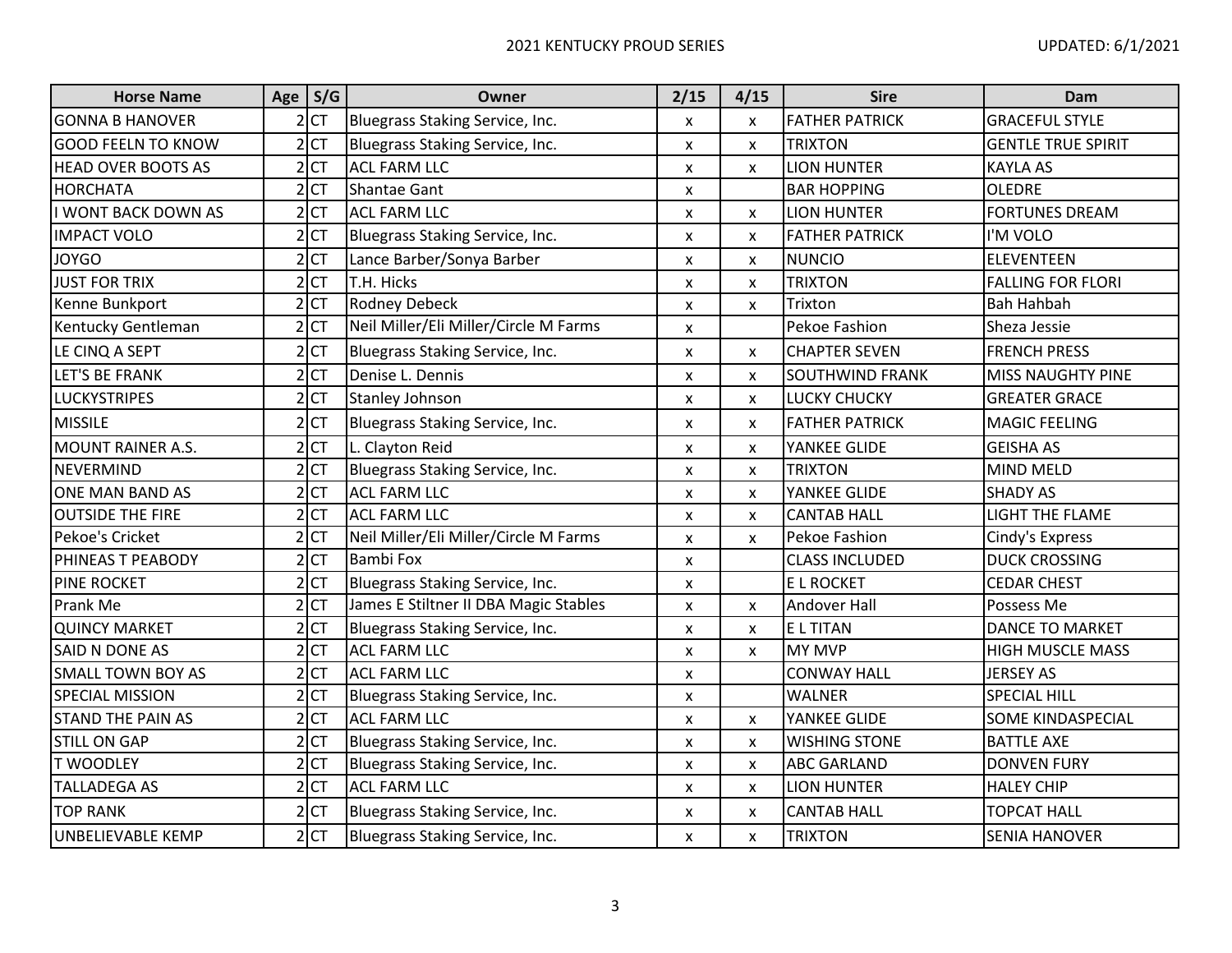| <b>Horse Name</b>          | Age $S/G$       | Owner                           | 2/15                      | 4/15                      | <b>Sire</b>                | Dam                       |
|----------------------------|-----------------|---------------------------------|---------------------------|---------------------------|----------------------------|---------------------------|
| <b>URBAN KEMP</b>          | $2$ CT          | Amanda Stephens/Marna Sherian   | X                         | X                         | <b>TRIXTON</b>             | <b>AIKEN FOR CLAY</b>     |
| <b>WALLA FOR YOU</b>       | $2$ CT          | <b>Mark Hinshaw</b>             | X                         |                           | <b>WALNER</b>              | <b>ALABAMA HALO</b>       |
| <b>WE WILL ROCK</b>        | 2 <sub>CT</sub> | <b>ACL FARM LLC</b>             | $\boldsymbol{\mathsf{x}}$ |                           | PET ROCK                   | <b>MODESTA HALL</b>       |
| <b>WORDS AS WEAPONS</b>    | $2$ CT          | <b>ACL FARM LLC</b>             | X                         | X                         | <b>LION HUNTER</b>         | <b>GUILT FREE</b>         |
| YELLOWSTONE AS             | $2$ CT          | <b>ACL FARM LLC</b>             | X                         |                           | <b>E.L TITAN</b>           | <b>MADEIRA AS</b>         |
| AINTHESAMEWITHOUTYOU       | $2$ FP          | <b>ACL FARM LLC</b>             | X                         |                           | <b>SWEET LOU</b>           | <b>BOOK BABE</b>          |
| AINTSHEGREAT               | $2$ FP          | <b>Thomas Cave</b>              | $\pmb{\mathsf{X}}$        | X                         | <b>RACING HILL</b>         | Aint Given Up             |
| BALLARDJOANCAROL           | $2$ FP          | Bluegrass Staking Service, Inc. | $\boldsymbol{\mathsf{x}}$ | $\pmb{\times}$            | <b>PET ROCK</b>            | <b>BALLARD BLING</b>      |
| <b>BET DIAMONDS</b>        | $2$ FP          | Bluegrass Staking Service, Inc. | X                         | $\pmb{\times}$            | <b>BETTOR'S DELIGHT</b>    | <b>SAID DIAMONDS</b>      |
| <b>DANDY'S MNM</b>         | $2$ FP          | Bluegrass Staking Service, Inc. | X                         | X                         | <b>FORT KNOX</b>           | <b>MARLA MCGIVERS</b>     |
| <b>DIFFERENT FOR GIRLS</b> | $2$ FP          | <b>ACL FARM LLC</b>             | $\pmb{\mathsf{X}}$        | $\pmb{\times}$            | <b>ALWAYS A VIRGIN</b>     | <b>LADYS SPECIAL GIRL</b> |
| <b>DIVIDE</b>              | $2$ FP          | <b>Frank Chick</b>              | X                         | X                         | A ROCKNROLL DANCE          | <b>GEOMETRY</b>           |
| FOX VALLEY FLAUNT          | $2$ FP          | Bluegrass Staking Service, Inc. | $\boldsymbol{\mathsf{x}}$ |                           | <b>AMERICAN IDEAL</b>      | PUT ON A DISPLAY          |
| <b>GALINARUCKUS</b>        | $2$ FP          | In The Dark Racing LLC          | $\pmb{\mathsf{X}}$        | X                         | <b>SWEET LOU</b>           | <b>ARTSY CAFÉ</b>         |
| Kentucky Lady              | $2$ FP          | <b>Russell B Hundley</b>        | X                         | X                         | Big Bad John               | Four Starzzz Hope         |
| LOOK AT MY RAP SHEET       | $2$ FP          | Arnold White                    | $\boldsymbol{\mathsf{x}}$ | $\pmb{\times}$            | <b>BETTOR'S DELIGHT</b>    | <b>BOW WOW WINE</b>       |
| <b>MARTHA MAE I</b>        | $2$ FP          | <b>Stanley Johnson</b>          | X                         | X                         | <b>SAND STORM</b>          | <b>PEACH FUZZ</b>         |
| <b>MARY HILL</b>           | $2$ FP          | <b>Hoosier Hoofprints</b>       | $\boldsymbol{\mathsf{x}}$ |                           | <b>RACING HILL</b>         | ANGELINMYWAY              |
| MIKI'S ISLAND              | $2$ FP          | Bluegrass Staking Service, Inc. | $\pmb{\mathsf{X}}$        |                           | <b>ALWAYS B MIKI</b>       | SOMEISLANDSOMWHERE        |
| <b>MS PARKLANE RACER</b>   | $2$ FP          | Bluegrass Staking Service, Inc. | $\boldsymbol{\mathsf{x}}$ |                           | <b>RACING HILL</b>         | <b>FIGHTING MAJOR USA</b> |
| <b>MSDINOSIS BLUEGRASS</b> | $2$ FP          | Luel Overstreet                 | X                         |                           | <b>JK ENDOFANERA</b>       | <b>MODERN MEDICINE</b>    |
| <b>NEGOTIABLE NANCY</b>    | $2$ FP          | Bluegrass Staking Service, Inc. | $\boldsymbol{\mathsf{x}}$ | $\mathsf{x}$              | LUCK BE WITHYOU            | <b>GRACIE'S PARADE</b>    |
| <b>PARKLANE UNIQUE</b>     | $2$ FP          | Bluegrass Staking Service, Inc. | X                         |                           | YANKEE CRUISER             | <b>PARKLANE SPARKLE</b>   |
| <b>PROFUSION</b>           | $2$ FP          | Bluegrass Staking Service, Inc. | $\boldsymbol{\mathsf{x}}$ | X                         | <b>ALWAYS B MIKI</b>       | <b>ROARING TO GO</b>      |
| QUARREL                    | $2$ FP          | <b>Frank Chick</b>              | $\boldsymbol{\mathsf{x}}$ | X                         | <b>ALWAYS B MIKI</b>       | <b>SUMMER MYSTERY</b>     |
| <b>QUEEN OF GALAPAGOS</b>  | $2$ FP          | <b>Chris Gardner</b>            | X                         | X                         | AMERICAN IDEAL             | LIMA DESIREABLE           |
| Queen of the Road          | $2$ FP          | Don or Janie Cantrell           | $\boldsymbol{\mathsf{x}}$ | $\pmb{\times}$            | Always a Virgin            | Swingindownthelane        |
| <b>RACING PARTY</b>        | $2$ FP          | <b>Thomas Cave</b>              | X                         | $\pmb{\times}$            | <b>RACING HILL</b>         | <b>Whig Party</b>         |
| <b>ROCK N POPPY B</b>      | $2$ FP          | <b>Kathy Smith</b>              | $\boldsymbol{\mathsf{x}}$ | $\boldsymbol{\mathsf{x}}$ | <b>Rockin Amadeus</b>      | Noseitall                 |
| <b>ROCK OF ANGELS</b>      | $2$ FP          | <b>Stanley Johnson</b>          | $\boldsymbol{\mathsf{x}}$ | $\pmb{\mathsf{X}}$        | <b>WORLD OF ROCKNROLL</b>  | <b>CAMPSIDE ANGEL</b>     |
| <b>RUBY N DIAMOND</b>      | $2$ FP          | <b>Thomas Cave</b>              | X                         | X                         | <b>All American Native</b> | Bet your Life             |
| <b>SANGRIA SUNRISE</b>     | $2$ FP          | Audra Fetcher                   | $\pmb{\mathsf{X}}$        | X                         | <b>LIL ANG FRA</b>         | <b>CACTUS NORI</b>        |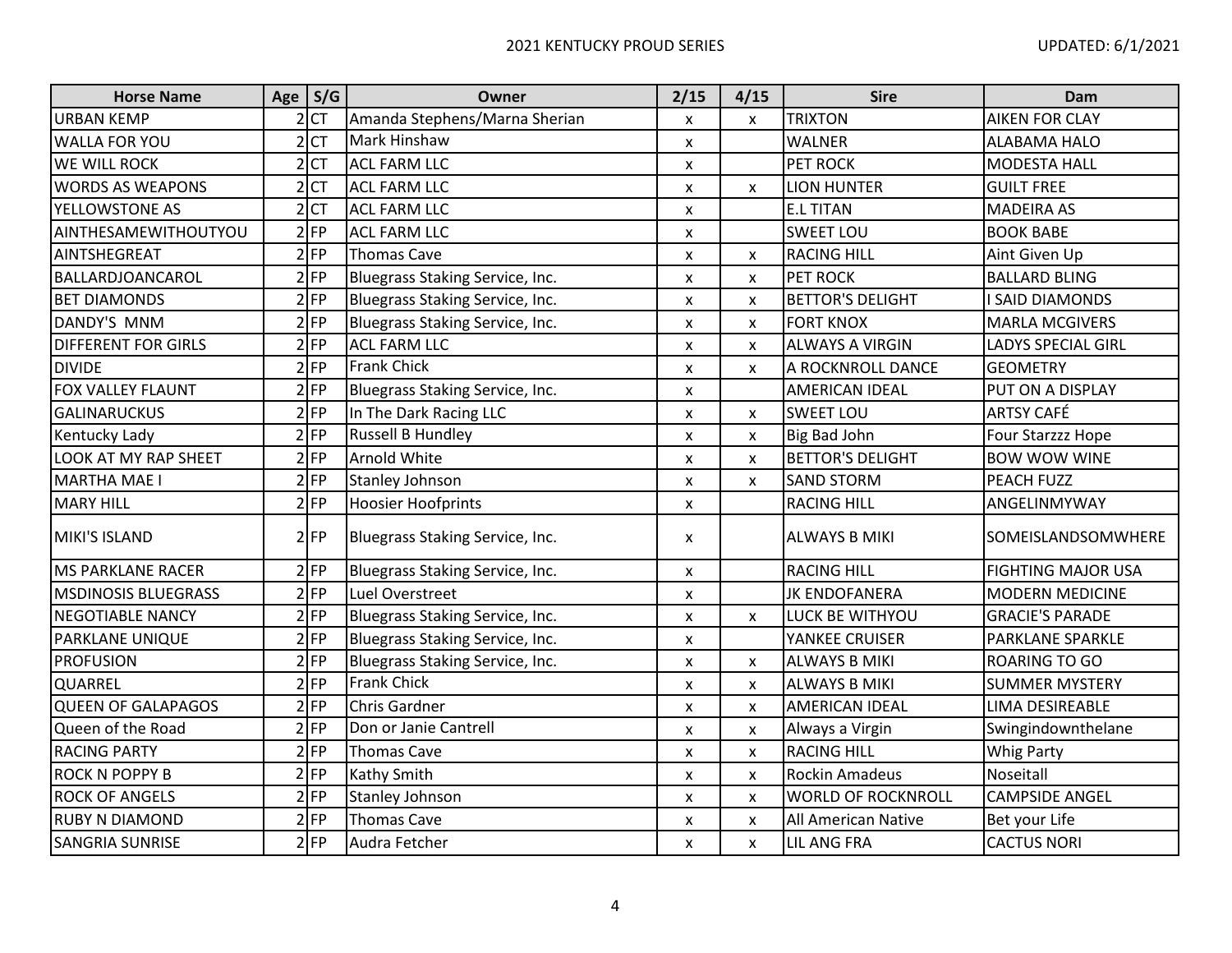| <b>Horse Name</b>         | Age   S/G | Owner                                     | 2/15                      | 4/15                      | <b>Sire</b>               | Dam                       |
|---------------------------|-----------|-------------------------------------------|---------------------------|---------------------------|---------------------------|---------------------------|
| <b>SHARK WHAAAAT</b>      | $2$ FP    | Bluegrass Staking Service, Inc.           | $\boldsymbol{\mathsf{x}}$ | $\boldsymbol{\mathsf{x}}$ | <b>SHADYSHARK HANOVER</b> | <b>SUSIEQFRMDALI WHO</b>  |
| <b>SHE'S MAGICAL</b>      | $2$ FP    | <b>Ervin Miller Stable</b>                | X                         |                           | <b>ROCKIN IMAGE</b>       | <b>WILLOW GRAM</b>        |
| <b>TALL DARK BEAUTY</b>   | $2$ FP    | James L. Avritt                           | $\pmb{\mathsf{X}}$        |                           | <b>AMERICAN IDEAL</b>     | <b>PRECOCIOUS BEAUTY</b>  |
| <b>TOP HONORS</b>         | $2$ FP    | W. Fister                                 | X                         | X                         | <b>ALWAYS A VIRGIN</b>    | <b>WALSTON'S LADY</b>     |
| <b>VIPER ROSEBUD</b>      | $2$ FP    | Anita Milburn                             | $\pmb{\times}$            | $\boldsymbol{\mathsf{x}}$ | <b>RIGGINS</b>            | <b>DRESS SHIRT</b>        |
| <b>WHOOPTIEDOOLUCYLOU</b> | $2$ FP    | Bluegrass Staking Service, Inc.           | X                         | X                         | ARTSPEAK                  | LINDALUFRMKALAMZOO        |
| <b>ADORE ME</b>           | $2$ FT    | Bluegrass Staking Service, Inc.           | $\boldsymbol{\mathsf{x}}$ | $\boldsymbol{\mathsf{x}}$ | <b>FATHER PATRICK</b>     | <b>SLEEP TIGHT MY LUV</b> |
| <b>ATTA GIRL PETRA</b>    | $2$ FT    | Denise L. Dennis                          | X                         | $\boldsymbol{\mathsf{x}}$ | <b>Uncle Peter</b>        | ATTA GIRL RANGER          |
| <b>Blue Trix</b>          | $2$ FT    | <b>Rodney Debeck</b>                      | X                         | $\pmb{\times}$            | Trixton                   | Zanna Blu                 |
| <b>CLARAFRANCE</b>        | $2$ FT    | Bluegrass Staking Service, Inc.           | $\pmb{\times}$            | $\boldsymbol{\mathsf{x}}$ | <b>MUSCLE HILL</b>        | <b>CLARABELLE</b>         |
| <b>Cotton Candy Cutie</b> | $2$ FT    | Matthew K Kiernan                         | $\pmb{\times}$            | $\mathsf{x}$              | Sebastian KS              | Musclelini                |
| <b>CREATE MYSTIQUE</b>    | $2$ FT    | Bluegrass Staking Service, Inc.           | X                         | X                         | CREATINE                  | <b>MYSTIC STELLA</b>      |
| <b>DANICA'S JOLENE</b>    | $2$ FT    | Bluegrass Staking Service, Inc.           | $\boldsymbol{\mathsf{x}}$ | $\boldsymbol{\mathsf{x}}$ | <b>CREATINE</b>           | <b>DANICA</b>             |
| <b>DECADENT</b>           | $2$ FT    | <b>Ed Teefey</b>                          | $\boldsymbol{\mathsf{x}}$ | $\mathsf{x}$              | <b>CANTAB HALL</b>        | <b>STAGE FRIGHT</b>       |
| Eve Champagne             | $2$ FT    | Carolyn Vorisek                           | X                         |                           | Yankee Glide              | Star of Texas K           |
| <b>FASHION ROX</b>        | $2$ FT    | <b>Bobby Moore</b>                        | $\pmb{\mathsf{X}}$        | X                         | Pekoe Fashion             | <b>YO ROXIE</b>           |
| <b>FLIPFLOPSNCROPTOPS</b> | $2$ FT    | Bluegrass Staking Service, Inc.           | X                         | X                         | <b>SWAN FOR ALL</b>       | <b>SWEET SUMMER</b>       |
| <b>FRANCINE</b>           | $2$ FT    | Denise L. Dennis                          | X                         | X                         | <b>SOUTHWIND FRANK</b>    | <b>MSNAUGHTYBUTNICE</b>   |
| <b>Franks Rose</b>        | $2$ FT    | Mitchell A. Frair                         | $\pmb{\mathsf{X}}$        |                           | <b>SOUTHWIND FRANK</b>    | <b>FEEL THE PRESSURE</b>  |
| <b>GARLAND GLIDE</b>      | $2$ FT    | Peggy S. Grant                            | $\boldsymbol{\mathsf{x}}$ | $\boldsymbol{\mathsf{x}}$ | YANKEE GLIDE              | <b>ROYAL GARLAND</b>      |
|                           |           | William J Rufenacht/Gilbert D Short/Debra | X                         | X                         |                           |                           |
| Gil Billy's Angel         | $2$ FT    | S Garland                                 |                           |                           | What the Hill             | <b>Distaff</b>            |
| <b>GLORIOSI</b>           | $2$ FT    | Bluegrass Staking Service, Inc.           | X                         | $\boldsymbol{\mathsf{x}}$ | <b>NUNCIO</b>             | <b>WIDDERSHINS</b>        |
| <b>GO TO GAL</b>          | $2$ FT    | Kathy Smith                               | $\pmb{\times}$            | $\boldsymbol{\mathsf{x}}$ | Long Tom                  | <b>Expressive Victor</b>  |
| HILL OF A DIAMOND         | $2$ FT    | Bluegrass Staking Service, Inc.           | X                         | $\boldsymbol{\mathsf{x}}$ | <b>WHAT THE HILL</b>      | SILICONE VALLEY           |
| I'm Solar Powered         | $2$ FT    | Luanna Beeson                             | $\boldsymbol{\mathsf{x}}$ |                           | Desperado Don             | <b>Total Freedom</b>      |
| <b>ITSAMATTEROFLEGS</b>   | $2$ FT    | Jack S. Gray Jr./Michael D. Dennison      | $\pmb{\chi}$              | $\mathsf{x}$              | <b>EXPLOSIVE MATTER</b>   | <b>LEGS ON A RAIL</b>     |
| Josefine K                | $2$ FT    | Neil Miller/Eli Miller/Circle M Farms     | X                         |                           | Sabastian KS              | <b>Caviar Session</b>     |
| <b>LA LOLITA</b>          | $2$ FT    | Albert Herschberger                       | $\pmb{\mathsf{X}}$        | $\pmb{\times}$            | <b>CANTAB HALL</b>        | <b>OPEN DOOR POLICY</b>   |
| Lady of Fashion           | $2$ FT    | Ronnie Anderson                           | $\boldsymbol{\mathsf{x}}$ | $\boldsymbol{\mathsf{x}}$ | Pekoe Fashion             | Delphi's Lady             |
| <b>LADY RESORT AS</b>     | $2$ FT    | <b>ACL FARM LLC</b>                       | X                         | X                         | DON'T YOU FORGET IT       | <b>MOJITO AS</b>          |
| LADYLOVE VOLO             | $2$ FT    | Bluegrass Staking Service, Inc.           | X                         | X                         | <b>FATHER PATRICK</b>     | <b>LADY GILL AGAIN</b>    |
| <b>LANDIA</b>             | $2$ FT    | James F. Sautter                          | X                         | $\boldsymbol{\mathsf{x}}$ | Yankee Glide              | Lady Andi                 |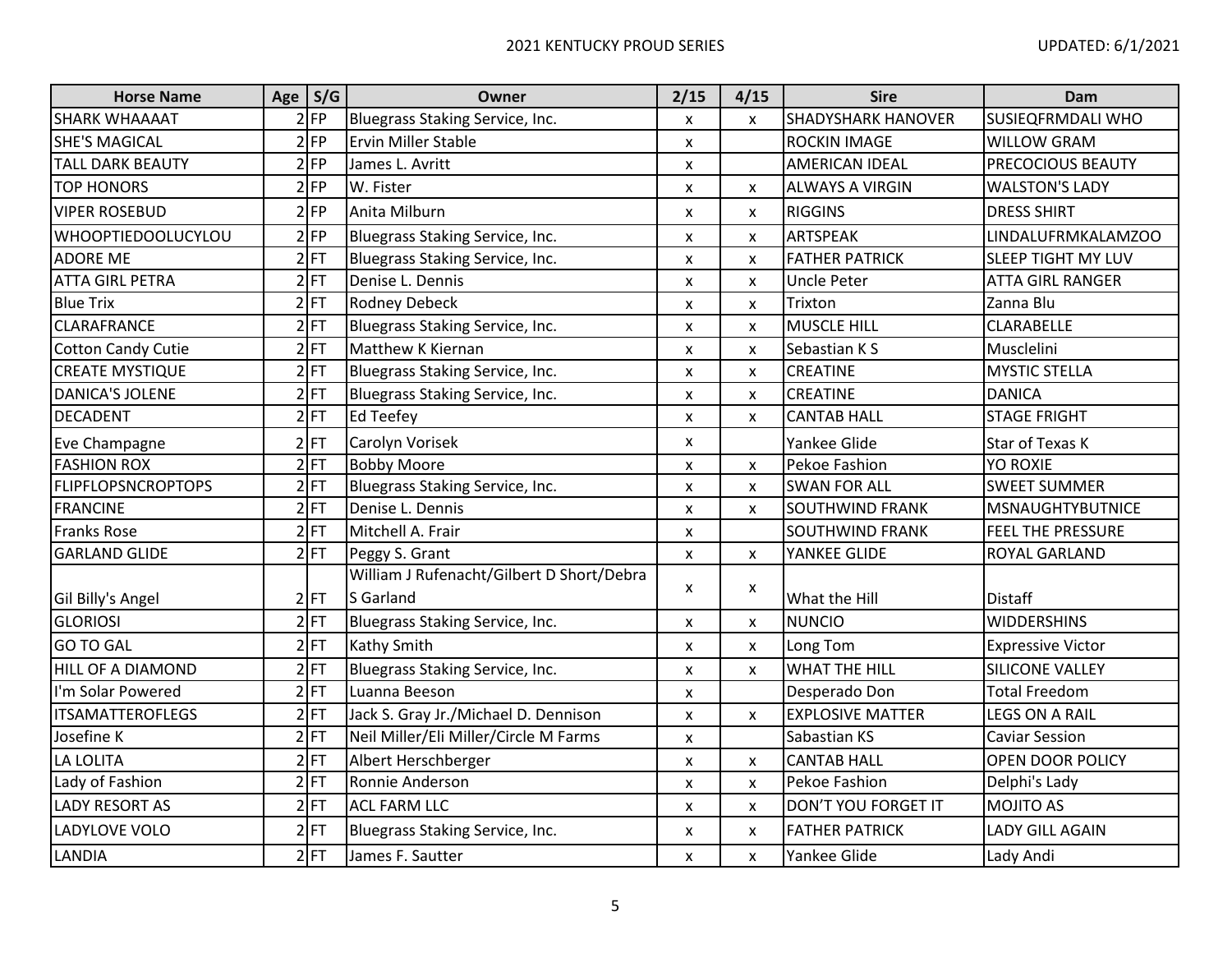| <b>Horse Name</b>          | Age S/G | Owner                                       | 2/15                      | 4/15                      | <b>Sire</b>            | Dam                       |
|----------------------------|---------|---------------------------------------------|---------------------------|---------------------------|------------------------|---------------------------|
| <b>LOVED BY LINDY</b>      | $2$ FT  | Bluegrass Staking Service, Inc.             | X                         | $\pmb{\mathsf{X}}$        | <b>CANTAB HALL</b>     | <b>CRAZY IN LINDY</b>     |
| LOVING JESSE               | $2$ FT  | <b>Hoosier Hoofprints</b>                   | $\pmb{\mathsf{X}}$        |                           | <b>JAILHOUSE JESSE</b> | <b>CHILLINGHIM</b>        |
| Lucky Day Charms           | $2$ FT  | <b>Burlin Brower</b>                        | $\pmb{\mathsf{X}}$        | $\pmb{\mathsf{X}}$        | Dontyouforgetit        | My Day to Play            |
| <b>MAGNOLIA VOLO</b>       | $2$ FT  | Chapman's Staking Service, Inc.             | X                         |                           | <b>WALNER</b>          | <b>MAYFLOWER VOLO</b>     |
| <b>MS LYNN</b>             | $2$ FT  | Denise L. Dennis                            | $\mathsf{x}$              | $\mathsf{x}$              | <b>ABC GARLAND</b>     | <b>CAPTIVATING SPIRIT</b> |
| <b>NEAR YOU</b>            | $2$ FT  | <b>ACL FARM LLC</b>                         | $\pmb{\mathsf{X}}$        |                           | <b>Uncle Peter</b>     | <b>KEEP ON LOVIN YOU</b>  |
| <b>PAULINE HANOVER</b>     | $2$ FT  | Bluegrass Staking Service, Inc.             | $\pmb{\times}$            | $\mathsf{x}$              | <b>FATHER PATRICK</b>  | PASSAGEWAY                |
| <b>PIONEER AS</b>          | $2$ FT  | <b>ACL FARM LLC</b>                         | X                         |                           | <b>DEVIOUS MAN</b>     | <b>PROVIDE AS</b>         |
| <b>ROMANTIC ROSES</b>      | $2$ FT  | <b>Stanley Johnson</b>                      | $\boldsymbol{\mathsf{x}}$ | $\pmb{\mathsf{X}}$        | <b>CANTAB ABS</b>      | <b>BIG BUDDED ROSE</b>    |
| <b>SANTA MONICA AS</b>     | $2$ FT  | <b>ACL FARM LLC</b>                         | X                         | X                         | <b>MY MVP</b>          | <b>MOJITO AS</b>          |
| <b>SENORITA PARICUTIN</b>  | $2$ FT  | Bluegrass Staking Service, Inc.             | $\pmb{\mathsf{X}}$        | X                         | <b>FATHER PATRICK</b>  | <b>GRAND CANYON</b>       |
| <b>SISTER KATHRYN</b>      | $2$ FT  | In The Dark Racing LLC                      | $\mathsf{x}$              | X                         | <b>FATHER PATRICK</b>  | <b>FANCY</b>              |
| <b>SOUND OF SILENCE AS</b> | $2$ FT  | <b>ACL FARM LLC</b>                         | $\pmb{\times}$            |                           | <b>CONWAY HALL</b>     | SHUTUPANDHOLDON AS        |
| <b>SPENDTHEMONEYHONEY</b>  | $2$ FT  | Bluegrass Staking Service, Inc.             | $\pmb{\mathsf{X}}$        | X                         | <b>MUSCLE HILL</b>     | <b>OVERDRAFT VOLO</b>     |
| <b>SUN TEMPLE</b>          | $2$ FT  | Bluegrass Staking Service, Inc.             | $\boldsymbol{\mathsf{x}}$ | X                         | <b>CANTAB HALL</b>     | <b>TEMPLE RUINS</b>       |
| <b>SUNDAE TRIXIE</b>       | $2$ FT  | James Bafia                                 | $\pmb{\mathsf{X}}$        | X                         | <b>TRIXTON</b>         | <b>TROT FUDGE SUNDAE</b>  |
| THE GREAT WALL             | $2$ FT  | <b>ACL FARM LLC</b>                         | X                         | X                         | <b>WALNER</b>          | <b>CANTHAVEMY MONI</b>    |
| THE OTHER PLACE            | $2$ FT  | Brett Boyd Racing Inc.                      | $\pmb{\mathsf{X}}$        | $\boldsymbol{\mathsf{x}}$ | <b>CLASS INCLUDED</b>  | <b>CRIMMINGS</b>          |
| TIL MY LAST DAY AS         | $2$ FT  | <b>ACL FARM LLC</b>                         | $\boldsymbol{\mathsf{x}}$ | X                         | <b>STORMIN NORMAND</b> | THERES A WAY              |
| <b>TURN THE TAB</b>        | $2$ FT  | Bluegrass Staking Service, Inc.             | $\pmb{\mathsf{X}}$        | $\pmb{\mathsf{X}}$        | <b>CANTAB HALL</b>     | <b>NEW LEAF</b>           |
| <b>WALLABEE</b>            | $2$ FT  | Bluegrass Staking Service, Inc.             | X                         | X                         | <b>WALNER</b>          | <b>ABOUT TO BEE</b>       |
| <b>WYNDSCAPE</b>           | $2$ FT  | Bluegrass Staking Service, Inc.             | $\mathsf{x}$              | $\mathsf{x}$              | <b>MUSCLE HILL</b>     | <b>SHEER GLIDE</b>        |
| <b>ADVANCE MAN</b>         | $3$ CP  | Amanda Stephens/David Arboe/Marna<br>Shehan | $\boldsymbol{\mathsf{x}}$ | X                         | <b>SWEET LOU</b>       | ON THE CATWALK            |
| <b>BALLARD BILLIE</b>      | $3$ CP  | Bluegrass Staking Service, Inc.             | X                         | X                         | <b>NET TEN EOM</b>     | <b>HAWAII CONNECTION</b>  |
| <b>BETTING ON LERMUS</b>   | $3$ CP  | Bluegrass Staking Service, Inc.             | X                         | X                         | <b>BETTING LINE</b>    | SOMEISLANDSOMWHERE        |
| <b>BLOCKADE</b>            | $3$ CP  | Roger Cullipher                             | $\pmb{\mathsf{X}}$        | $\pmb{\mathsf{X}}$        | A ROCKNROLL DANCE      | <b>BELLE BOYD</b>         |
| <b>CAVIART SKIPPER</b>     | $3$ CP  | Bluegrass Staking Service, Inc.             | $\pmb{\mathsf{X}}$        |                           | <b>BETTING LINE</b>    | <b>CAVIART SYDNEY</b>     |
| <b>FERDIEONTHEBEACH</b>    | $3$ CP  | Bluegrass Staking Service, Inc.             | $\pmb{\mathsf{X}}$        | $\pmb{\mathsf{X}}$        | SOMEBEACHSOMEWHERE     | <b>GRAN GABRIEL</b>       |
| <b>FOOLISH PROPHET</b>     | $3$ CP  | <b>Stanley Wildharber</b>                   | $\pmb{\mathsf{x}}$        | $\pmb{\mathsf{X}}$        | <b>RIGGINS</b>         | <b>CARA MIA HALL</b>      |
|                            |         | David Arboe/Philp Cotton/Budley             | X                         | X                         |                        |                           |
| Fort-de-France             | $3$ CP  | Thompson                                    |                           |                           | He's Watching          | Cheyene Jenna             |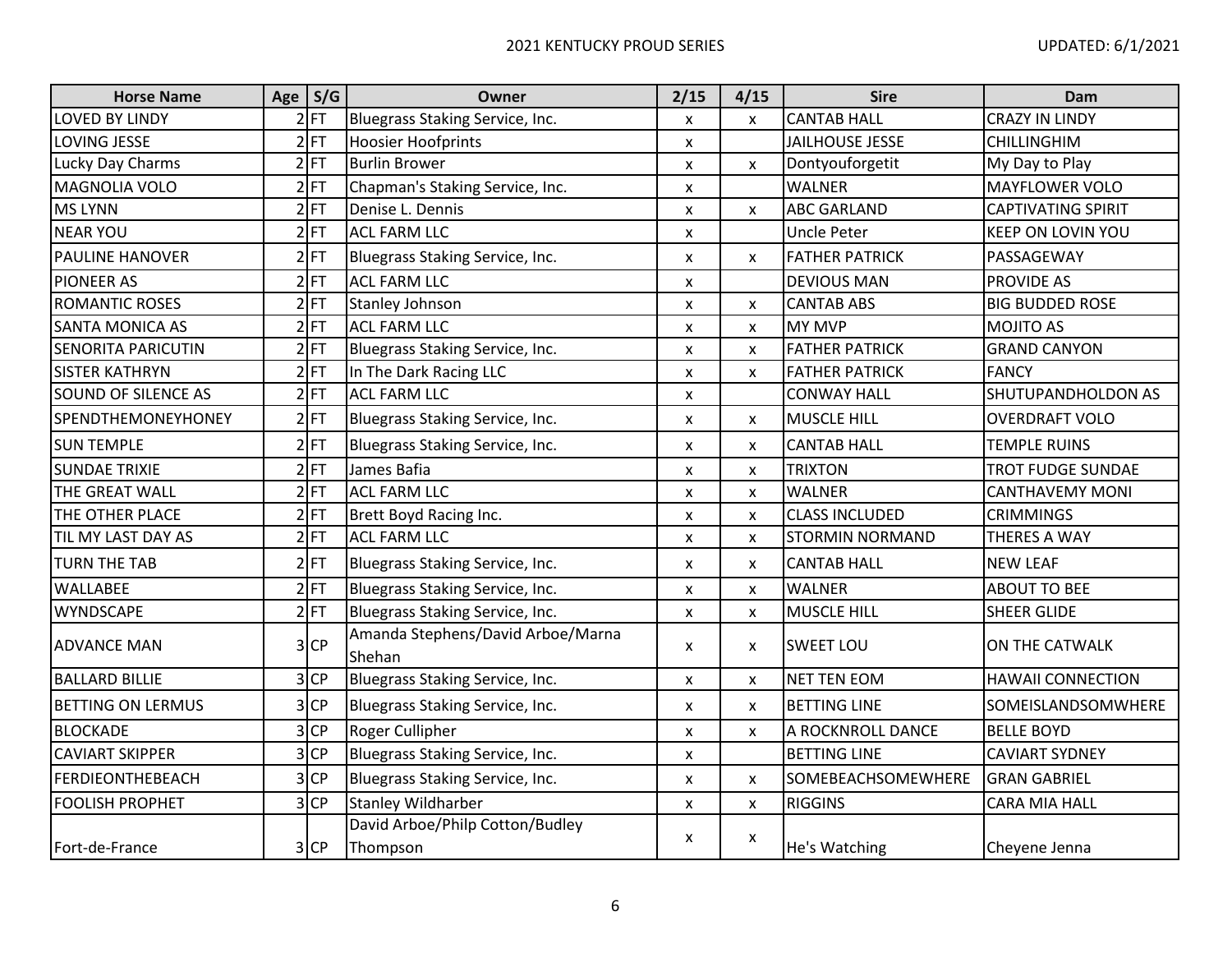| <b>Horse Name</b>        | Age $S/G$       | <b>Owner</b>                          | 2/15                      | 4/15                      | <b>Sire</b>                | Dam                      |
|--------------------------|-----------------|---------------------------------------|---------------------------|---------------------------|----------------------------|--------------------------|
| Gimme Sunshine           | $3$ CP          | <b>Mary Brock</b>                     | X                         | X                         | Sunshine Beach             | Armoire Hanover          |
| <b>MARRAKESH EXPRESS</b> | $3$ CP          | Bluegrass Staking Service, Inc.       | $\pmb{\mathsf{X}}$        | X                         | <b>PET ROCK</b>            | <b>SHIPPS XCLAMATION</b> |
| Mayhem Like Me           | $3$ CP          | James P. Redfern                      | $\pmb{\mathsf{x}}$        | $\boldsymbol{\mathsf{x}}$ | Sunshine Beach             | That's Mara              |
| <b>NATIVES FILOU</b>     | $3$ CP          | <b>ACL FARM LLC</b>                   | X                         | X                         | All American Native        | <b>WINDSTOND FILOU</b>   |
| <b>Officers Club</b>     | $3$ CP          | Don or Janie Cantrell                 | $\boldsymbol{\mathsf{x}}$ | $\pmb{\mathsf{X}}$        | <b>Captain Treacherous</b> | <b>Another Delights</b>  |
| <b>OLD TOWN ROAD</b>     | $3$ CP          | <b>ACL FARM LLC</b>                   | X                         | X                         | <b>ART MAJOR</b>           | <b>MATTWESTERN</b>       |
| PD THE BIG EASY          | $3$ CP          | Bluegrass Staking Service, Inc.       | $\pmb{\mathsf{X}}$        | $\boldsymbol{\mathsf{x}}$ | <b>SWEET LOU</b>           | <b>IGETAGOODFEELING</b>  |
| PHOTO IMAGE              | $3$ CP          | James Bafia                           | X                         | X                         | <b>ROCK IMAGE</b>          | NINA COLEADA             |
| <b>SEASIDE HILL</b>      | $3$ CP          | Charles M. Conrad/Conrad Racing Stble | $\boldsymbol{\mathsf{x}}$ | $\boldsymbol{\mathsf{x}}$ | <b>RACING HILL</b>         | <b>SEBRING BLUE CHIP</b> |
| <b>SWEET SHUNEY MOON</b> | $3$ CP          | Bluegrass Staking Service, Inc.       | $\boldsymbol{\mathsf{x}}$ | X                         | <b>SWEET LOU</b>           | <b>MIRI</b>              |
| THE VIG                  | $3$ CP          | Amanda Stephens/Marna Sherian         | $\pmb{\mathsf{X}}$        | X                         | <b>BETTING LINE</b>        | <b>ARTISTIC VISION</b>   |
| <b>UNNAMED</b>           | $3$ CP          | E. Ward                               | X                         | X                         | <b>PET ROCK</b>            | <b>CASTLE OAKS</b>       |
| <b>WEEKEND PASS</b>      | $3$ CP          | Brent A. Hopper                       | $\pmb{\mathsf{X}}$        |                           | <b>Big Bad John</b>        | <b>KAY'S YANKEE LOU</b>  |
| <b>WILDFIRE FLASHER</b>  | $3$ CP          | C. Grubbs                             | X                         | $\mathsf{x}$              | <b>RACING HILL</b>         | Bet your Life            |
| YANKEE KEELER            | $3$ CP          | Bluegrass Staking Service, Inc.       | $\pmb{\mathsf{X}}$        | X                         | YANKEE CRUISER             | <b>EDITH KEELER</b>      |
| YANKEE SPARKLE           | $3$ CP          | Bluegrass Staking Service, Inc.       | $\pmb{\mathsf{x}}$        | X                         | YANKEE CRUISER             | <b>PARKLANE SPARKLE</b>  |
| <b>BARKEEPER</b>         | 3 <sub>CT</sub> | Bluegrass Staking Service, Inc.       | $\pmb{\mathsf{x}}$        | $\boldsymbol{\mathsf{x}}$ | <b>BAR HOPPING</b>         | <b>CRAZED FOR LINDY</b>  |
| <b>BLANK SPACE AS</b>    | 3 <sub>CT</sub> | <b>ACL FARM LLC</b>                   | $\pmb{\mathsf{X}}$        | X                         | <b>LION HUNTER</b>         | <b>CORDELE AS</b>        |
| <b>BROKER VOLO</b>       | 3 <sub>CT</sub> | Bluegrass Staking Service, Inc.       | $\pmb{\times}$            | X                         | YANKEE GLIDE               | <b>BANK OF NEWPORT</b>   |
| <b>CREATARMA</b>         | 3 <sub>CT</sub> | Bluegrass Staking Service, Inc.       | $\pmb{\mathsf{X}}$        | $\pmb{\mathsf{x}}$        | <b>CREATINE</b>            | ARMATRADING              |
| <b>CUATRO DE JULIO</b>   | 3 <sub>CT</sub> | Bluegrass Staking Service, Inc.       | $\pmb{\mathsf{X}}$        | $\pmb{\mathsf{X}}$        | <b>TRIXTON</b>             | <b>CLARABELLE</b>        |
| DYNAMITE VOLO            | 3 <sub>CT</sub> | Bluegrass Staking Service, Inc.       | $\pmb{\mathsf{x}}$        |                           | <b>EXPLOSIVE MATTER</b>    | <b>STROKE PLAY</b>       |
| <b>Edgemoor Muscle</b>   | 3 <sup>CT</sup> | Matthew K Kiernan                     | $\boldsymbol{\mathsf{x}}$ | $\pmb{\mathsf{X}}$        | <b>MUSCLE MASS</b>         | Kaw-Liga                 |
| <b>FAITH IN YANKEE</b>   | 3 <sub>CT</sub> | Jon Anderson                          | X                         | $\boldsymbol{\mathsf{x}}$ | YANKEE GLIDE               | <b>INGOOD FAITH</b>      |
| <b>GARLAND GRAY</b>      | 3 CT            | Peggy S. Grant                        | $\pmb{\times}$            | $\pmb{\mathsf{X}}$        | <b>SOUTHWIND WRANGLER</b>  | <b>ROYAL GARLAND</b>     |
| <b>Kentucky Cash</b>     | 3 CT            | James Baucome, Jr                     | X                         | $\boldsymbol{\mathsf{x}}$ | <b>Uncle Peter</b>         | Cessna Hanover           |
| <b>KNIGHT SCOOTER</b>    | 3 <sup>CT</sup> | <b>Bobby Moore</b>                    | $\pmb{\times}$            | $\boldsymbol{\mathsf{x}}$ | Saturday Knight            | COME ON WE GO            |
| <b>MAX AIR</b>           | 3 <sup>CT</sup> | Bluegrass Staking Service, Inc.       | X                         | X                         | <b>ANDOVER HALL</b>        | <b>SINGITA</b>           |
| <b>MAYDAY VOLO</b>       | 3 <sub>CT</sub> | Bluegrass Staking Service, Inc.       | X                         | X                         | <b>TRIXTON</b>             | <b>MAYFLOWER VOLO</b>    |
| <b>PASS KEY</b>          | 3 <sub>CT</sub> | Bluegrass Staking Service, Inc.       | X                         | X                         | <b>CANTAB HALL</b>         | <b>DIAMOND PEAK</b>      |
| <b>RISKIN JAIL TIME</b>  | 3 <sub>CT</sub> | Roger Cullipher                       | $\pmb{\mathsf{x}}$        | $\pmb{\mathsf{X}}$        | <b>JAILHOUSE JESSE</b>     | <b>MISS RISKTAKER</b>    |
| <b>SIMPATICO</b>         | 3 <sub>CT</sub> | Chapman's Staking Service, Inc.       | $\mathsf{x}$              | $\mathsf{x}$              | <b>CANTAB HALL</b>         | <b>MISS OTIS REGRETS</b> |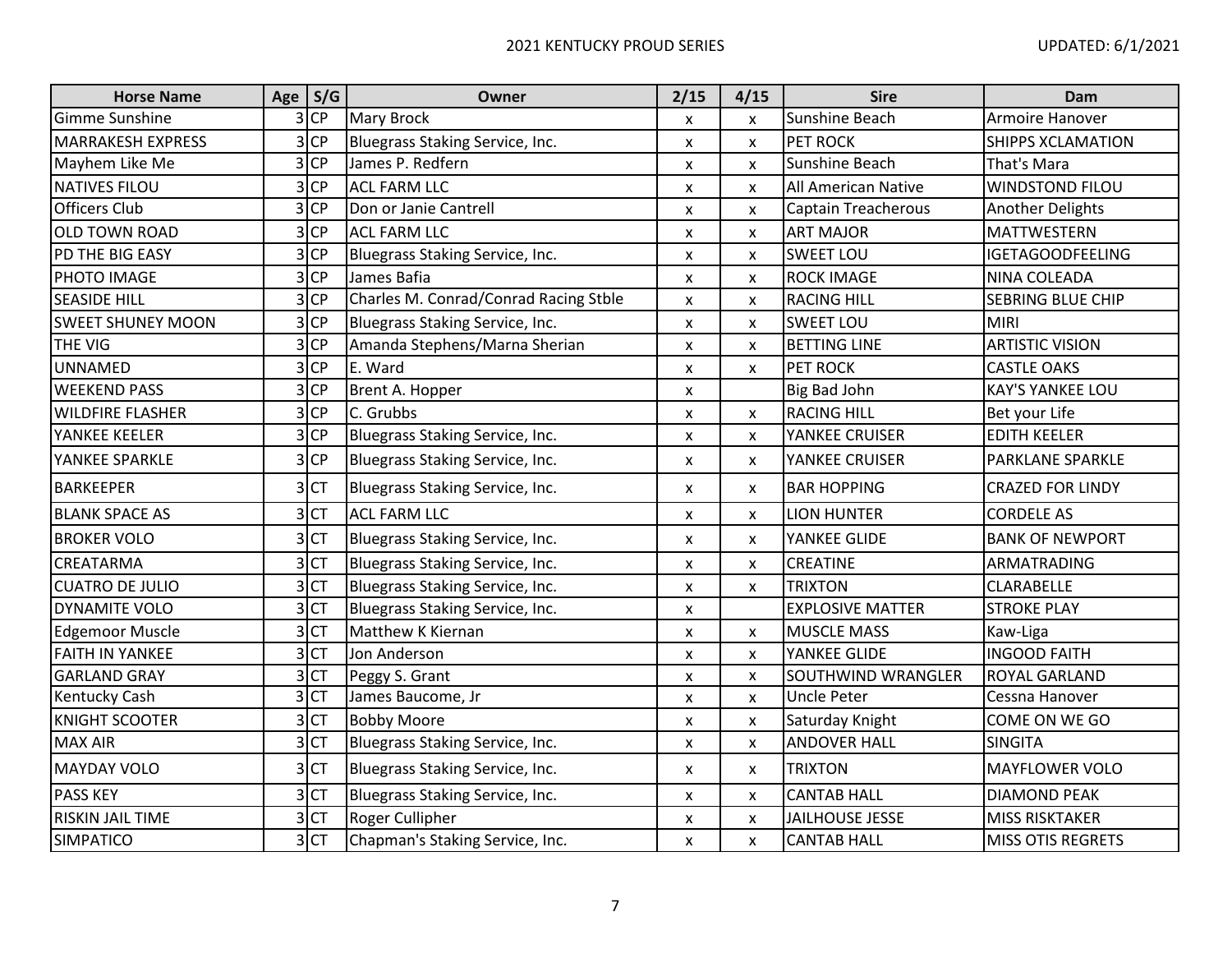| <b>Horse Name</b>          | Age S/G         | Owner                                                 | 2/15                      | 4/15                      | <b>Sire</b>                | Dam                       |
|----------------------------|-----------------|-------------------------------------------------------|---------------------------|---------------------------|----------------------------|---------------------------|
| <b>SIMPLE MAN AS</b>       | 3 <sub>CT</sub> | <b>ACL FARM LLC</b>                                   | X                         | X                         | <b>LION HUNTER</b>         | <b>SHADY AS</b>           |
| SIMPLY SOUTHERN            | 3 <sup>CT</sup> | Bluegrass Staking Service, Inc.                       | X                         | X                         | <b>ABC GARLAND</b>         | <b>DONVEN FURY</b>        |
| <b>TIME KEMP</b>           | 3 <sub>CT</sub> | Jerrell/Jordan                                        | $\pmb{\mathsf{X}}$        | $\boldsymbol{\mathsf{x}}$ | <b>TRIXTON</b>             | PASSPORT TO LOVE          |
| TURNTHECRANKFRANK          | 3 <sub>CT</sub> | Bluegrass Staking Service, Inc.                       | $\boldsymbol{\mathsf{x}}$ | $\boldsymbol{\mathsf{x}}$ | <b>SOUTHWIND FRANK</b>     | <b>FEEL THE PRESSURE</b>  |
| <b>UNCLE AJ</b>            | 3 <sup>CT</sup> | Bluegrass Staking Service, Inc.                       | $\boldsymbol{\mathsf{x}}$ | X                         | <b>UNCLE PETER</b>         | <b>KEEP ON LOVIN YOU</b>  |
| <b>WISHING BAREFOOT</b>    | 3 <sub>CT</sub> | Bluegrass Staking Service, Inc.                       | X                         | X                         | <b>WISHING STONE</b>       | <b>BAREFOOT BROOK</b>     |
| <b>WORLDSSTONE COLD AS</b> | 3 <sup>CT</sup> | <b>ACL FARM LLC</b>                                   | $\pmb{\mathsf{X}}$        | $\pmb{\mathsf{X}}$        | <b>LION HUNTER</b>         | <b>TROPICAL BREEZE AS</b> |
| <b>ADJACENT</b>            | $3$ FP          | <b>Ervin Miller Stable</b>                            | $\mathsf{x}$              |                           | <b>ALWAYS B MIKI</b>       | <b>GEOMETRY</b>           |
| <b>BAREFOOT'N PREGNANT</b> | $3$ FP          | James L. Avritt                                       | $\boldsymbol{\mathsf{x}}$ | $\pmb{\mathsf{X}}$        | <b>SHADOW PLAY</b>         | <b>BAREFOOT BEAUTY</b>    |
| CANTWEALLGETALONG          | $3$ FP          | <b>Kathy Smith</b>                                    | $\pmb{\mathsf{X}}$        | $\pmb{\mathsf{X}}$        | PET ROCK                   | Noseitall                 |
| <b>DANCIN IN LACE</b>      | $3$ FP          | Bluegrass Staking Service, Inc.                       | $\boldsymbol{\mathsf{x}}$ |                           | <b>ALWAYS B MIKI</b>       | <b>DANCEWITHTHEBEST</b>   |
| <b>DASH ONE</b>            | $3$ FP          | Nelson Wade Jr.                                       | $\pmb{\times}$            | $\mathsf{x}$              | <b>ARTSPEAK</b>            | <b>BLUECOLLAR HANOVER</b> |
| <b>DIAMOND OFFICIAL</b>    | $3$ FP          | Bluegrass Staking Service, Inc.                       | X                         | X                         | <b>ART OFFICIAL</b>        | <b>WESTERN POWERFUL</b>   |
| <b>DRINKS ALL ROUND</b>    | $3$ FP          | <b>KYLE D. GRAY</b>                                   | $\pmb{\times}$            | X                         | Sportswriter               | <b>DOUBELIEVEINMAGIC</b>  |
| <b>HARVEST</b>             | $3$ FP          | In The Dark Racing LLC                                | X                         | $\pmb{\mathsf{X}}$        | A ROCKNROLL DANCE          | <b>SURISE MYSTERY</b>     |
| HEAVENISSOFARAWAY          | $3$ FP          | <b>ACL FARM LLC</b>                                   | $\pmb{\mathsf{X}}$        |                           | <b>RACING HILL</b>         | <b>BOOK BABE</b>          |
| <b>MS PARKLANE POWER</b>   | $3$ FP          | Bluegrass Staking Service, Inc.                       | $\pmb{\times}$            | $\pmb{\mathsf{X}}$        | <b>MCARDLE</b>             | <b>PARKLANE POWERFUL</b>  |
| MY GUILTY PLEASURE         | $3$ FP          | Jerry Scheve                                          | X                         | X                         | <b>Western Terror</b>      | <b>Real Love</b>          |
| REACHTHRUTHESKY            | $3$ FP          | <b>ACL FARM LLC</b>                                   | $\pmb{\times}$            | X                         | <b>MCARDLE</b>             | <b>TWINCREEKS JEWEL</b>   |
| <b>Scarlett Grey</b>       | $3$ FP          | Ross Rice/Tyler Cane                                  | $\pmb{\mathsf{X}}$        | $\pmb{\mathsf{X}}$        | All American Native        | Punchas Pilgrim           |
| Shakira's Song             | $3$ FP          | Donald Brock                                          | $\pmb{\mathsf{X}}$        | X                         | <b>Well Said</b>           | Lady Jill                 |
| <b>SINGLE GIRL</b>         | $3$ FP          | Bluegrass Staking Service, Inc.                       | $\pmb{\times}$            | X                         | <b>ALWAYS A VIRGIN</b>     | <b>MY BEST GIRL</b>       |
| <b>SWEET DOODLE</b>        | $3$ FP          | Ervin Miller Stable                                   | $\boldsymbol{\mathsf{x}}$ |                           | <b>SWEET LOU</b>           | <b>WILLOW GRAM</b>        |
| <b>SWEETBEEDO</b>          | $3$ FP          | Dudley R. Thompson, David K Arboe, Philip<br>F Cotton | X                         | $\pmb{\mathsf{X}}$        | <b>SWEET LOU</b>           | ARBEEDO                   |
| <b>WESTERN KISS THIS</b>   | $3$ FP          | David L. Brown                                        | $\pmb{\mathsf{X}}$        | $\pmb{\mathsf{X}}$        | <b>LIL ANG FRA</b>         | <b>CACTUS NORI</b>        |
| Ahoy                       | $3$ FP          | Don or Janie Cantrell                                 | X                         | $\pmb{\times}$            | <b>Captain Treacherous</b> | <b>Another Delights</b>   |
| <b>ANNIE KANOKIE</b>       | $3$ FT          | Jerry L & Helen H Logan                               | $\pmb{\times}$            | $\pmb{\mathsf{X}}$        | <b>CLASS INCLUDED</b>      | <b>ROYAL ANN</b>          |
| <b>APRIL SNOW</b>          | $3$ FT          | Jerry L & Helen H Logan                               | $\pmb{\mathsf{X}}$        | $\pmb{\mathsf{X}}$        | <b>GUCCIO</b>              | <b>PRAYER KANNECTION</b>  |
| <b>BATHSHEBA AS</b>        | $3$ FT          | <b>ACL FARM LLC</b>                                   | $\pmb{\mathsf{X}}$        |                           | <b>LION HUNTER</b>         | <b>NURSE CONWAY</b>       |
| <b>BELTASSIMA</b>          | $3$ FT          | Bluegrass Staking Service, Inc.                       | $\pmb{\mathsf{X}}$        |                           | <b>TRIXTON</b>             | <b>BELTANE HANOVER</b>    |
| <b>CLASSIC SORCE</b>       | $3$ FT          | Jerry L & Helen H Logan                               | $\pmb{\mathsf{x}}$        | $\pmb{\mathsf{X}}$        | <b>CLASS INCLUDED</b>      | <b>KAN LIN</b>            |
| <b>CLEOPATRA AS</b>        | $3$ FT          | <b>ACL FARM LLC</b>                                   | $\pmb{\mathsf{X}}$        |                           | <b>LION HUNTER</b>         | <b>FOREVER AS</b>         |